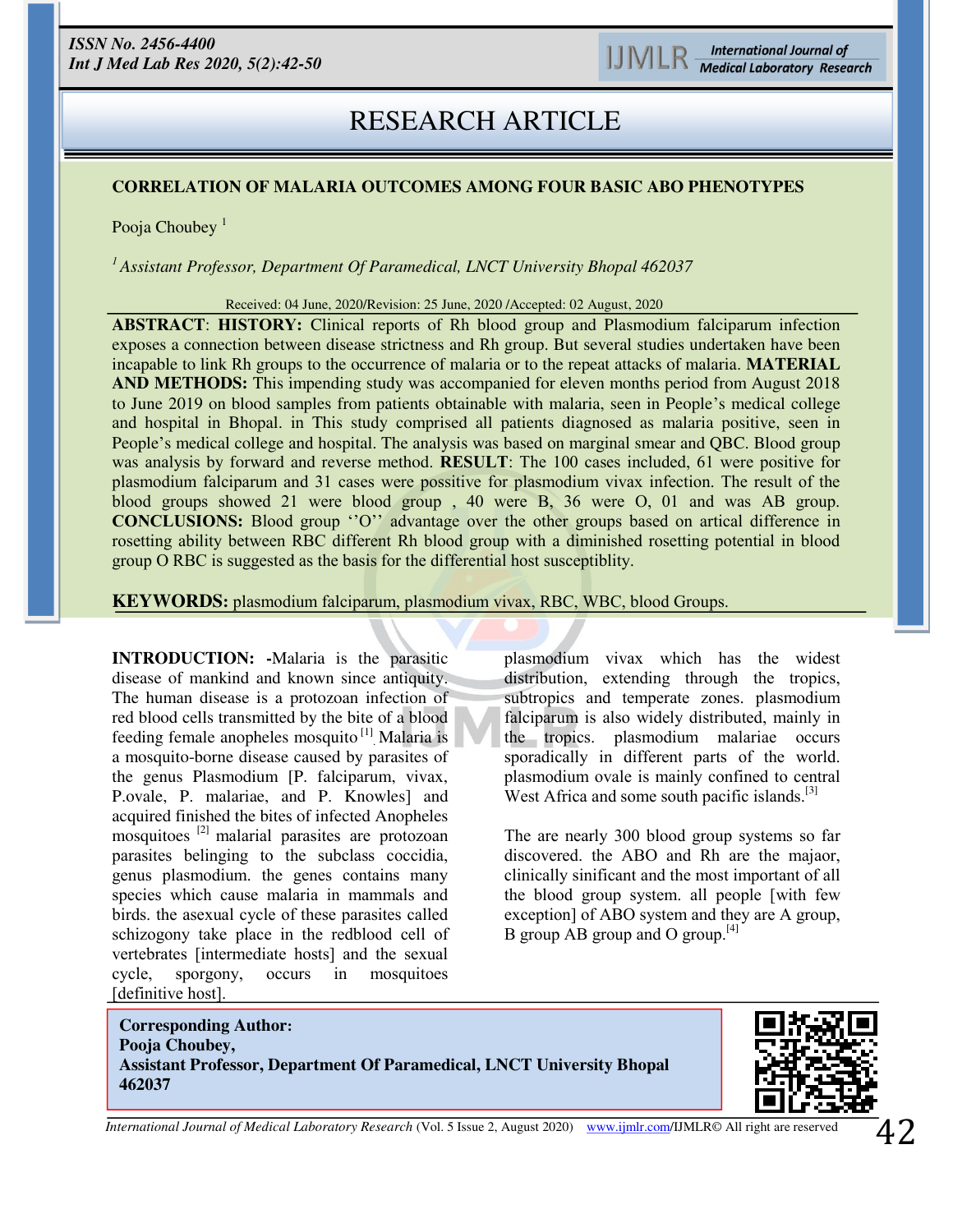# **LABORATORY DIAGNOSIS**

 **Stained Blood Films** The blood pictures should be stained as soon as possible as delay may result in stain retention. Romanowsky stains such as Giemsa, leishman or Picture Leishman's stain has the fixation and staining both occurs at the same time. Therefore, the thick film must be laced before staining by Fleishman stain. In Giemsa and Field stains, on the other hand, the fixative and the tintare separate.Thus the thin film must be fixed in methanol before staining.

**A Thick blood film.** In a thick blood film, the greatest concentration of blood cells occurs in the center of the film. An area which seems mauve in color [usually near the edges] indicates an area of good color balance between the blue and the red tints, and will show the correct staining characteristics of parasites. in thick films, most of the red blood cells are lysed, and therefore, no longer visible. The blood layer is much thicker than in a thin film, and therefore, one should focus up and down to see the parasites located at different levels.<sup>[5]</sup>

**B. Thin blood film.** Initial screening of a thin film should be carried out with the low-power [10X] objective. Generally, only a few microfilarias occur in a thin blood film preparation and it is possible to miss them if the entire film in not examined. They are commonly found near the edges of the thin film or at the thin end of the film. Once detected, microfilaria should be identified under the oil immersion lens. Near the end of the film, the red cells spread out evenly into a single layer of cells. this area should be examined under the oil immersion lens for malarial parasites, trypanosomes, leishmania etc. the morphology of the red cells and that of the parasites is most clearly seen in these areas making their identification easier, particularly for Plasmodium falciparum infection.<sup>[6][7][8]</sup>

## **Approximation of parasitaemia by Using Blood Films:**

One of the most significant features of reporting malaria infections from lab diagnostic methods is the material gained from approximating the level of parasitemia present in a blood film. A morphological valuation of the parasites is also dangerous to accurate clarification, mainly noting growth stages and the company of hemozoin pigment-containing asexual parasites when reportage *plasmodium Falciparum*  infections.[10]

**Examination of thin blood films:** examine for at least 101 fields to determine whether the blood film is positive or negetive for malaria comperation of RH group.

 **FLUORESCENCE ASST;-** Florescence is the event exhibited by certain molecules compounds known as flour chromes .they absorb light energy of 1 wavelength & emit the light energy of another wavelength . If flour chrome receiver the invisible UV light, it will emit the light within the visible spectrum, eg. Green.<sup>[9]</sup>

Fluorescence is used as an isothiocyanate which makes it result in combing the Ag &Ab.

When fluoresce in isothiocyanate is combined with antigen and antibody .it is referred to as a conjugate, Fluoresce conjugated with various antigen and antibody are available in market.[11][12]

**The centrifugal Quantitative Buffy Coat or QBC:** Buffy coat in the tube examin directly unde a fluorescent Microscope.acridine orangestained malarial parasites appear brilliant green.the qualitative buffy coat is more method than thick blood smear.<sup>[13]</sup> this technique is employed when the number of parasites in blood is low. Buffy coat is a layer of white cells between the red at the bottom and plasma at the top resulting from centrifugation of whole citrated blood.<sup>[14]</sup>

The Buffy coat gives excellent concentration of plasmodium vivax parasitized red cells just below the white cells and platelets. Other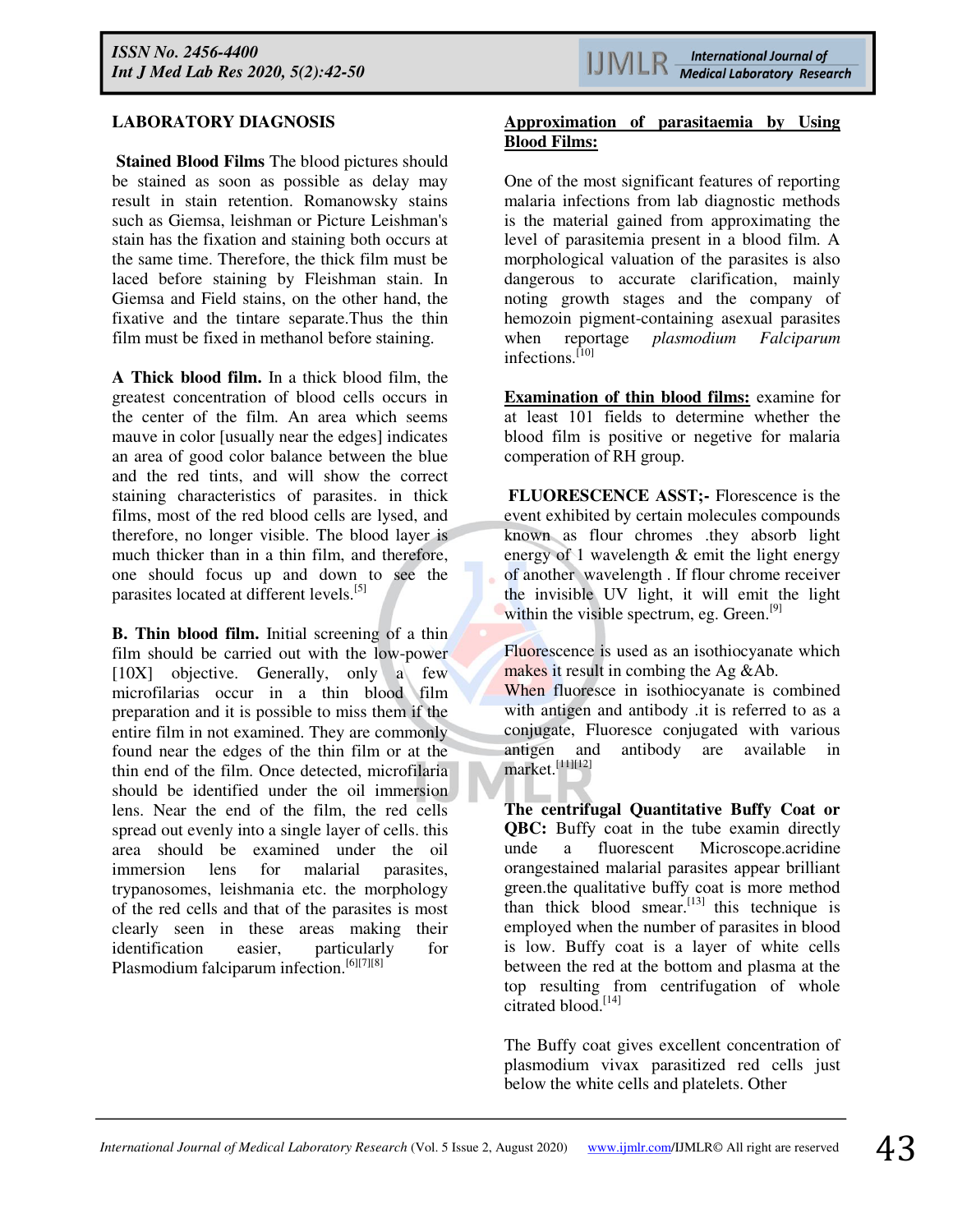species of malarial parasites do not concentrate so well. The qulatative buffy coat fluorescence method is the more technically demanding and requires specialized equipment to separate the cell layers by centrifugation and a good fluorescence microscope with a high-intensity mercury vapour or quartz halogen lamp to provide the excitation wavelength  $^{[15][16]}$ . Although alcidine orange is Avery intense fluorescent stain, it is nonspecific and stains nucleic acids from all cell types.

**Polymereses chain reaction:- C**hloroquine is used for treatment of acute malaria.the laboratory procedure called polymerase chain reaction [PCR] is one of the most significant achievements in molecular biology. with this procedure, it is possible to make several copies of one or more genes from very tiny initial amounts of DNA.large quantities of DNA can be made from very small amounts present in substances such as water, food blood hairs and a host of clinical samples. these are sensitive and specific diagnostic methods for the diagnosis of malaria. it can detect even a low parasitemia.[17][18]

## **Immunochromatographic method:**

Chromotographic is a procces of sepration of a minture of solutes dissolve in a common salvent. Immuno chromatography essay is the test to determine the positive or negative of the sample being analysised it is commonely named as lateral flow test, is a paper based plateforme for the determination. it is a combine form of chromatpgraphy and immuno chemistry the widely used method in form test strip.  $[19]$ **Figure.1** 





**Competitive Method-**It is also known as inhibition ELISA or competitive immunoassay, this assay measures the concentration of an antigen by detection of signal interference. The sample antigen competes with a reference antigen for binding to a specific amount of labeled antibody. The reference is pre-coated on a multi well plate. **Figure. 2** 



**Figure. 2 Competitive Method** 

**Sandwich Method:-**The sandwich enzyme linked immunosorbent Assay is a sensitive and robust method which measures the antigen concentration in an unknown sample. The antigen of interest is quantified between two layers of antibodies. The capture and detection antibody. **Figure. 3** 



**Figure.3 Sandwich Method**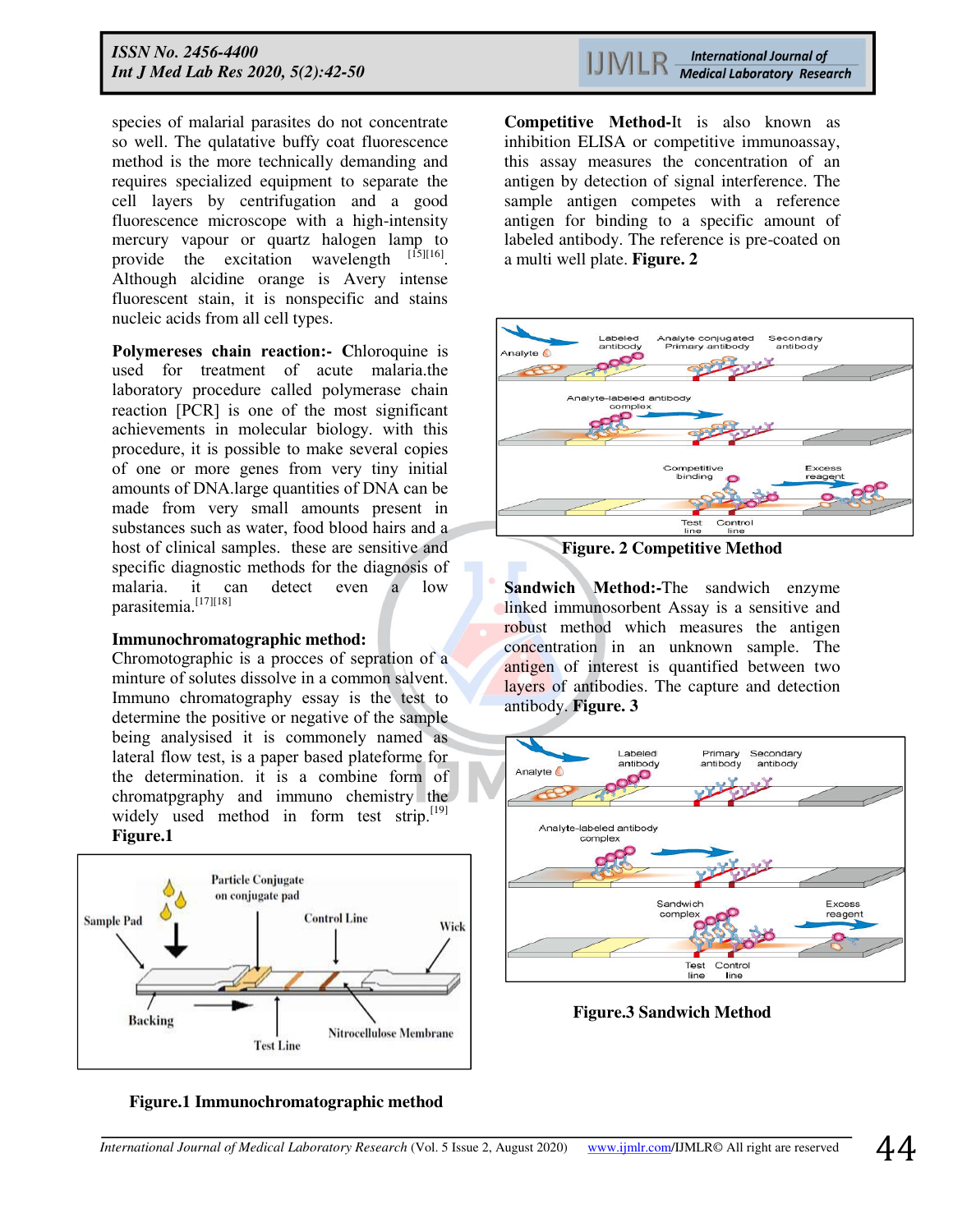**Table. 1 Comparative feature of clinical manifestations of malaria caused by Plasmodium vivax and Plasmodium falciparum** 

| <b>Character</b>       | <b>Plasmodium</b> | <b>Plasmodium</b> |
|------------------------|-------------------|-------------------|
|                        | falciparum        | Vivax             |
| <b>Incubation</b>      | 7-27 day, average | 8-31 day,         |
| Period                 | 12 days           | average 14        |
|                        |                   | days              |
| <b>Pre-patent</b>      | 5 days            | 8 days            |
| <b>Appearance</b>      | $8-11$ day        | $3-5$ days        |
| gametocytes            |                   |                   |
| after parasite         |                   |                   |
| patency                |                   |                   |
| Paresitemia            | More then         | $25.000$ /cc      |
|                        | 1.000.000/cc      |                   |
| Duration of            | $10-12$ days      | $18-20$ days      |
| attack                 |                   |                   |
| <b>Relapse</b>         | Does not occur    | Occur             |
| <b>Reerudeseene</b>    | Occur             | Does not Occur    |
| <b>Drug Resistance</b> | Yes               | No                |

# **MATERIAL AND METHODS:**

# **GENERAL**

This prospective study was conducted for eleven months period from August 2018 to June 2019 on blood samples from patients presented with malaria, seen in People's medical college hospital. This study included all patients diagnosed as malaria positive, seen in People's medical college hospital. The diagnosis was based smear and QBC. Blood group was determined by forward and reverse method.

# **ABO BLOOD GROUP**

- The presence of A, B or O antigens on red cells is determined by the inheritance of the allelic genes A,B and O on chromosome9, which are inherited in pairs as mendelian dominants.
- The Ogene produces an inactive transferase, so that H substance persists unchanged in group  $O^{[20]}$

#### **Table 2 Forward and Reverse grouping**

| <b>Forward typing</b> |         | Group         | <b>Reverse Typing</b> |                |
|-----------------------|---------|---------------|-----------------------|----------------|
| Anti A                | Anti B  | Interpretatio | $\mathbf{A}$ 1        | <b>B</b> Cells |
|                       |         | n             | Cells                 |                |
| $++++$                | Negativ | А             | Negativ               | $+++++$        |
|                       | e       |               | e                     |                |
| Negativ               | $+++++$ | В             | $++++$                | Negativ        |
| e                     |         |               |                       | e              |
| $++++$                | $+++++$ | AB            | Negativ               | Negativ        |
|                       |         |               | e                     | e              |
| <b>Negativ</b>        | Negativ | റ             | $+++++$               | $+++++$        |
| e                     | e       |               |                       |                |

**Table. 3 Diagrammatic representation of forward and reverse grouping** 



# **Procedure:**

I] Small drop of blood was placed in the centre of a slide, about 1cm from one end.

II] By using a spreader at an angle of  $45^{\circ}$ C the blood was spread with the width of the spreader with a length of 3 cm.

III] Dried the smear and stained with leishman stain.

## **Thick Film:**

# **Procedure:**

I] A large drop of blood was taken on the centre of a slide.

II] With the help of a spreader the drop was well spread on the slide to about 1.5cmsquare.

III] The smear was allowed to dry.

IV] The thickness showed such that printed matter can just be seen through the film.

V] The dried smear was kept in distilled water for 10 minutes for dehaemoglolinization.

VI] Then the smear was taken out and air dried and stained with Leishman stain. **Figure. 4**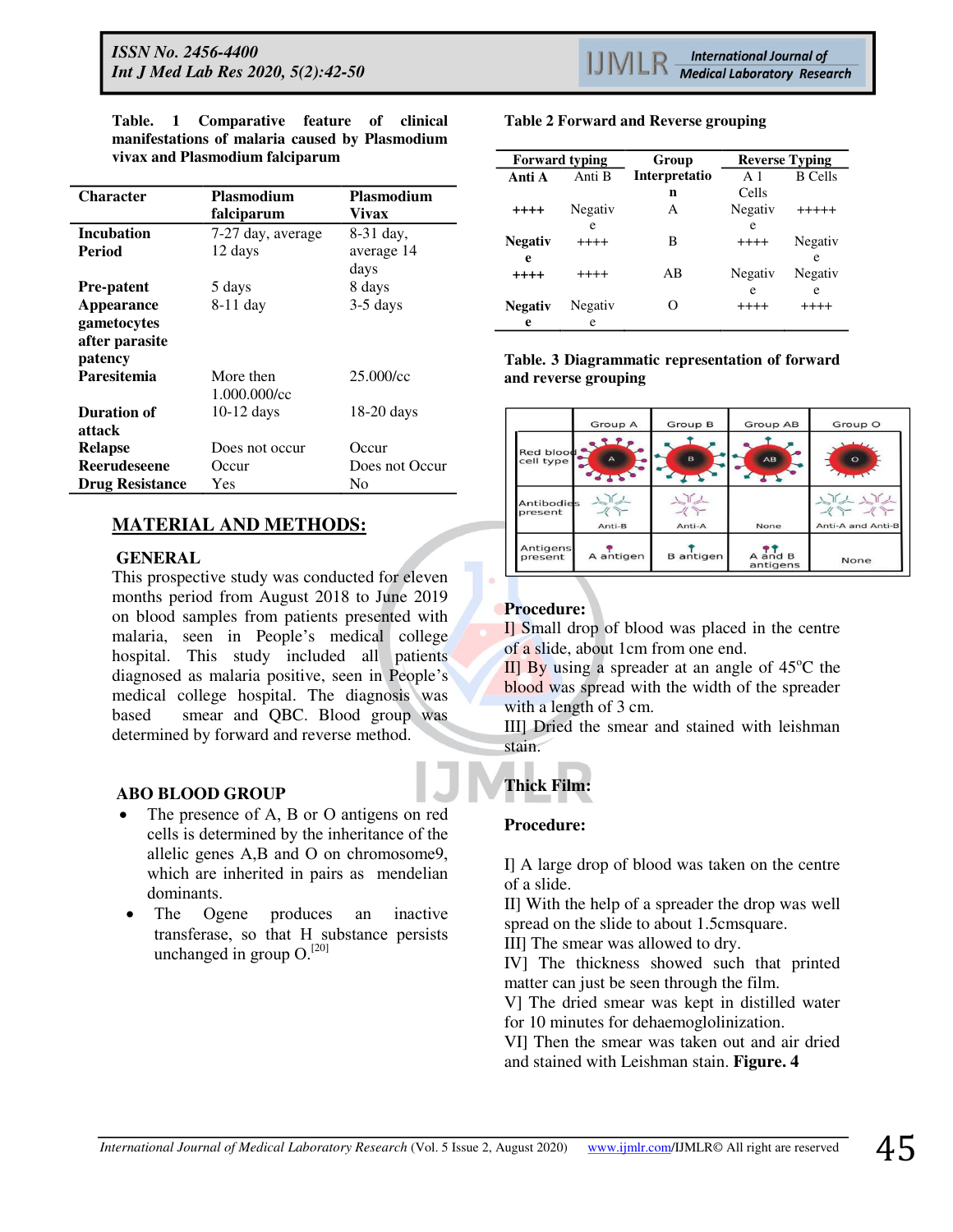*ISSN No. 2456-4400 Int J Med Lab Res 2020, 5(2):42-50* 





**Figure. 4 Preparation of peripheral smear**

Stained by Leishman's smears were done after QBC and the species of the malaria parasite was confirmed. After that chart for identification of *plasmodium falciparum and plasmodium vivax.* The chart which is used for reference is given as **Figure 5**



**Figure. 5 Chart for identification of Plasmodium falciparum and Plasmodium vivax** 

# **RESULTS:**

## **General**

For eleven months period from August 2018 to June 2019, this prospective study was carried out. Among 1552 smears screened during this period, 100 patients turned out to be positive. 100 samples were evaluated by both QBC method and thick, thin Leishman stained smears. The species of malarial parasites were Plasmodium falciparum [PF][62%] and Plasmodium vivax[PV] [38%].

According to blood group VS P. Falciparum is blood group O is 23%, A 22%,AB 3% and blood group B is 52%. **Figure.6** 



#### **Figure. 6 Blood group and malaria Plasmo-dium Falciparum**

According to blood group malaria parasite plasmodium vivax blood group O is 33%,blood group A 22%,and B blood group is 45%. **Figure.7** 



**Figure. 7 Blood group and malaria Plasmo-dium vivax** 

Regardless of the blood group, the number of patients affected by PF was more than PV. The only patient who had AB positive group had PF and was hospitalized in ICU. Among the patients who had mixed infection 8 had A group, 5 had B group and 2 had O group.

## **Age:**

Malaria affects all age groups and the age ranged from 1 year to 71 years. Number of adults affected were more [n=84] than children [n=16]. Among the adults the prevalence was more in the younger age group. 68 cases were positive for Plasmodium falciparum and 32 cases were positive for P.Vivax infection, 14 patients had mixed infection. **Figure. 8**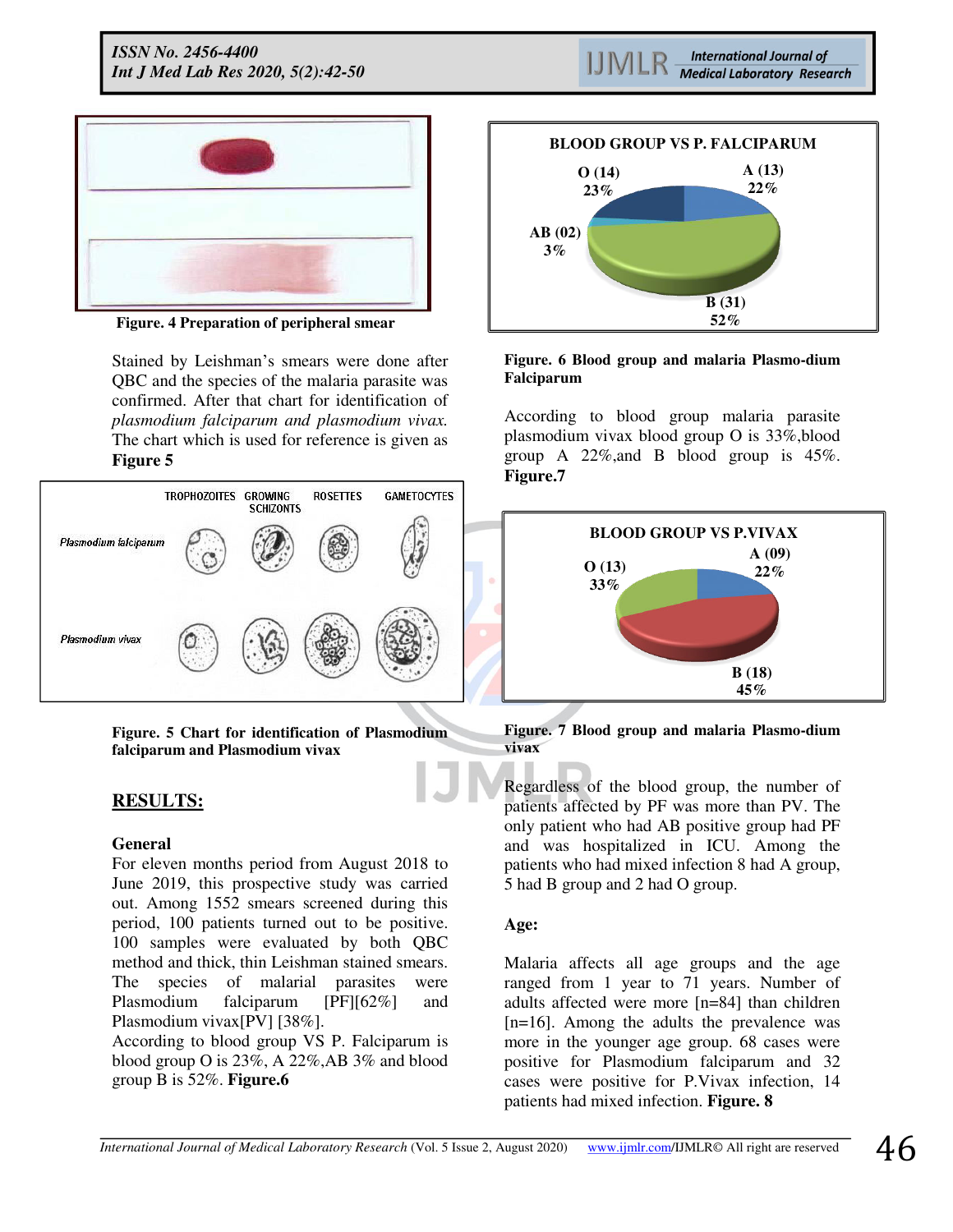*ISSN No. 2456-4400 Int J Med Lab Res 2020, 5(2):42-50* 



#### **Figure. 8 Prevalence of malaria in adult age groups**

Out of 18 patients in the paediatric age group, 5 of them were treated in ICU, while the rest were treated as in patients. 1 child patient which was one year old, although affected by P. Vivax, was in ICU care as the haemoglobin was low [4.4  $gm\%$ ].

## **Gender**

Among one hundred patients screened 80 were males and 20 were females. Irrespective of the gender, incidence of PF was more [PF 50/80 males and 13/20 females].Among males 30 were affected by Plasmodium vivax, 07 females were affected by P.Vivax.

## **OPD and IPD patients**

Majority of them were in patients [96%] while only 4 were managed as outpatients, both affected by Plasmodium falciparum. Among the 98 hospitalised patients 39 were affected by Plasmodium vivax and 59 were affected by Plasmodium falciparum. **Figure. 9**

PL.VIVAX PL.FALCIPARUM IP OTHERS OP  $20$ <sub>n</sub> 40 60 80 100  $120$ 

**International Journal of Medical Laboratory Research** 

## **Figure. 9 OPD and IPD patient ratio**

# **Clinical Severity:**

To compare the clinical course between the different groups, severe infection was defined as when the patient had any two of the following features:

- I. Parasitic load > 10/1000 RBCs.
- II. Severe anaemia with haemoglobin < 6gms%.
- III. Platelet count of < 10,000/mm**<sup>3</sup>** .
- IV. Hepatomegaly / Splenomegaly.

V. Clinical signs of severe malaria such as fever >101°F and another organ involvement blood group offers protection compared with Non-O blood group.[21][22]

• Severe malaria is defined as

- Hyperparasitemia >10% parasitaemia;
- Severe anaemia with Hb  $\leq 6.0$  g%
- Clinical signs of severe malaria
- Both Hepatomegaly & Splenomegaly,
- $-$  Or Thrombocytopenia<sup>[23]</sup>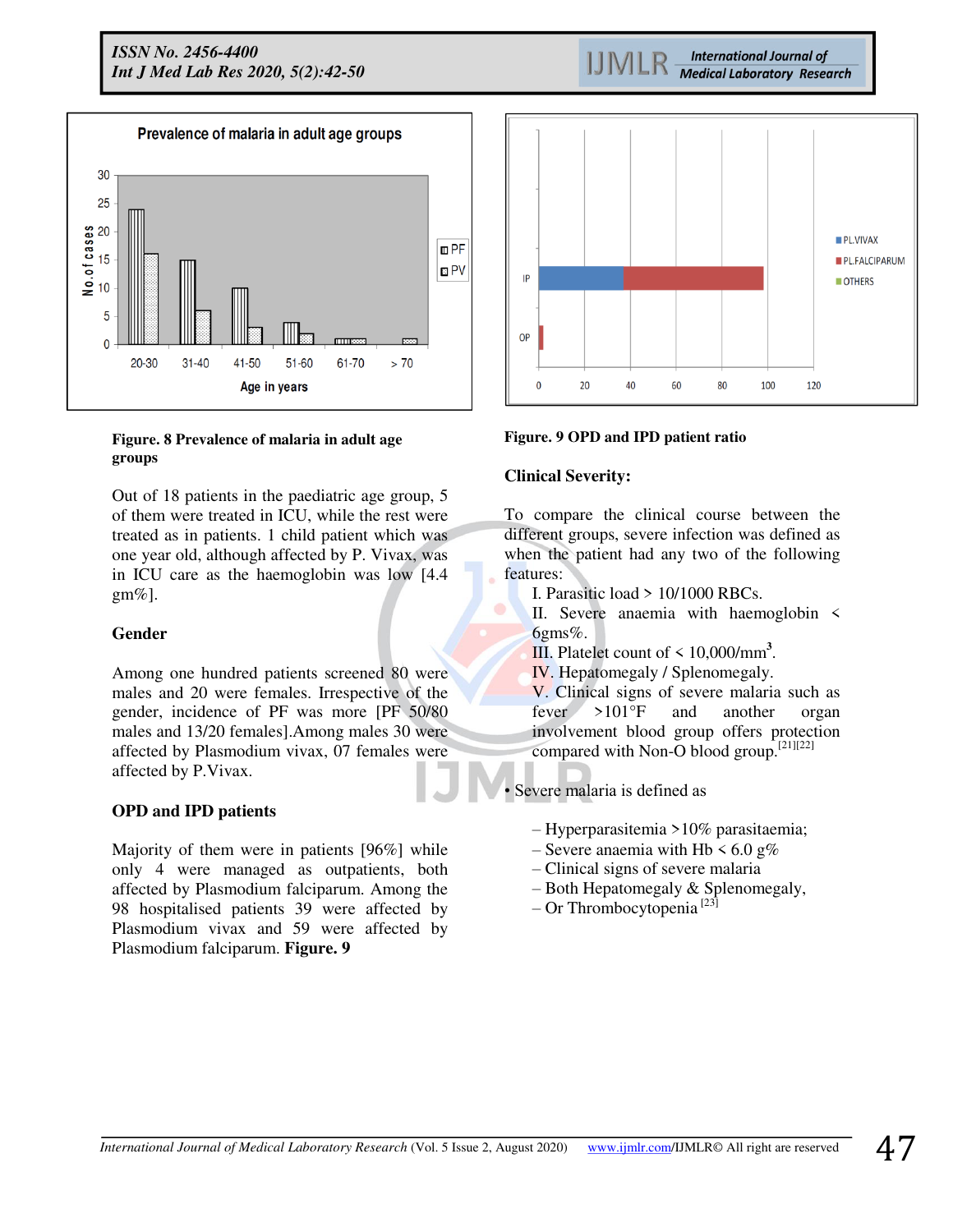

**Figure .10 Comparison of O and non-O blood group**

After applying Chi square test, it was observed that O blood group offered protection as severity of the disease was less as compared to Non-O blood groups. When it was further categorized, the severity was less in A blood groups than in B blood groups.[24][25] **Figure. 10** 

**Table. 4 Summary of the salient laboratory features and blood group phenotype Details ABO** 

| <b>Details</b>                                  |           | A                   | B                      | O                   |
|-------------------------------------------------|-----------|---------------------|------------------------|---------------------|
| <b>Number</b><br>affected                       | PF        | 14                  | 27                     | 21                  |
|                                                 | PV        | 8                   | 15                     | 14                  |
| Adult                                           | РF        | 12                  | 23                     | 14                  |
|                                                 | <b>PV</b> | 8                   | 13                     | 7                   |
| Hb range [in<br>$gms\%$                         | РF        | 5.2-15.2            | $6.7 - 13.9$           | $6.5 - 14.6$        |
|                                                 | <b>PV</b> | $7.6 - 13.5$        | 8.9-14.1               | $7.4 - 14.4$        |
| <b>Total WBC</b><br>Count                       | PF        | 2.300-24.000        | 2.900-28.700           | 3.500-11.400        |
| [per mm <sup>3</sup> ]                          | PV        | 3.200-9.800         | 3.200-6.400            | 2.800-10.000        |
| <b>Platelet Count</b><br>[per mm <sup>3</sup> ] | PF        | 10.000-1.4<br>Lakhs | $9.000 - 2.6$<br>Lakhs | 13.000-2.8<br>Lakhs |
|                                                 | PF        | 35.000-1.3<br>Lakhs | 29.000-1.7<br>Lakhs    | 13.000-1.7<br>Lakhs |

# **DISCUSSION:**

## **General**

Malaria has been known since ancient times. The correlation of here dietary indicators with malaria has been the topic of numerous investigations, since Allison showed that the protection provided by sickle cell Hb against infection by P. Falciparum  $^{[26]}$ . Many new data has become apparent from the time when a relationship between Rh blood group& malaria was first optional more than 40 years ago. But the connection of seriousness of malarial infection to the patient's blood group has been of current interest in the search for the answers to the issues affecting clinical course of the disease. The observation by Miller et al. that human RBCs lacking the Duffy blood group antigens are noncompliant to invasion by Plasmodium vivax parasites suggests the effectiveness of studying the relationship of blood group with malaria<sup>[27][28]</sup>. Wood noticed that Anopheles mosquitoes, which transmit malarial infection, tend to bite persons with blood group O and B in preference to those having group A. In the Indian setup, the literature relating to malaria and the blood groups are sparse and have varied results. Thakur and Verma in their study, they established that Rh blood groups do not show differential vulnerability to malaria  $[29]$ . In a met analysis of published reports, Singh et al. validated the higher susceptibility to malaria of individuals with blood group A. In contrast Joshi et al reported no correlation between Rh blood groups and malaria in Delhi. The present study tries to associate the blood groups and the clinical presentations in malaria patients and to analyse for differences in the outcome between various blood groups to understand the differential host predisposition in malaria.<sup>[30]</sup>

# **Demographics**

The study established among the adults; different age group revealed no significant connection with incidence of malaria. All age groups were affected and both genders were affected. However, the progression of the disease in children was severe as compared to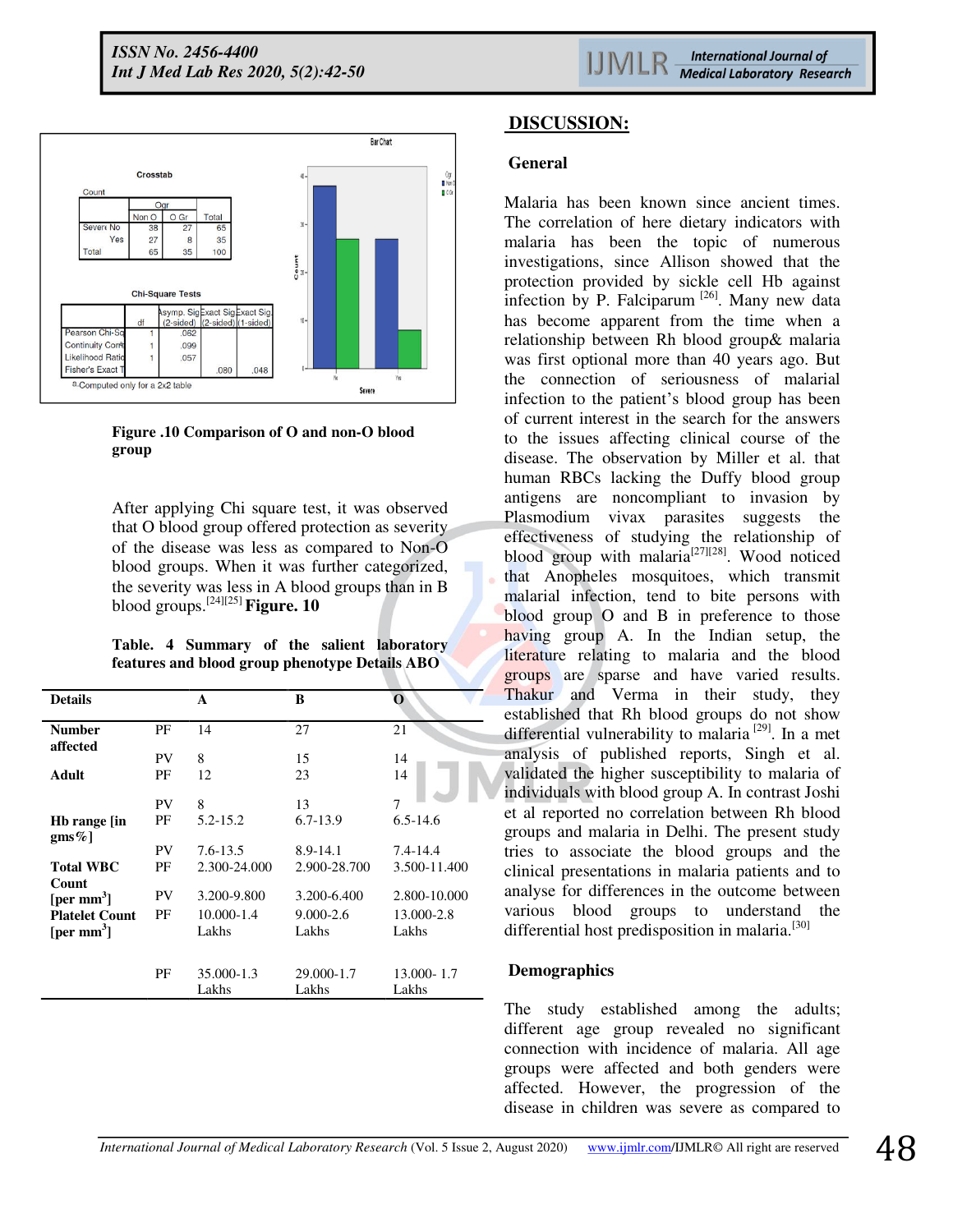adults. In a cross-sectional study by Eli et al, observed impact of age and other factors that affect clinical consequence of *P. Falciparum*  malaria in non-immune patients' was evaluated [31]. Out of 111patients with *P. falciparum*  malaria, 81 [64%] were <37 years old, &only 5% of the patients in this age group developed severe malaria as compared with 18% of the subjects who were 37 years of age [chances ratio, 4.29]; moreover, all deaths happened in the latter group. Male patients did not differ from female patients regarding severity of disease. A similar trend was seen in the present study where the severity did not differ between males and females. RBC of children with severe malaria-associated anaemia [SMA] have acquired deficiencies in the complement regulatory proteins complement receptor 1 [CR1, CD35] and decay accelerating factor [DAF, CD55]. Deficiencies in recall CR1 and CD-55 in children with SMA were accompanied by a noticeable decline in immune complex binding capacity and increased cd36 deposition in vivo and ex vivo.<sup>[32][33]</sup> Most importantly, these changes were specific because they were not seen in red cells of children with cerebral malaria or their controls. These data indicate that the declines in red cell CR1and CD55 seen in children with SMA are of physiologic importance and may predispose RBCs to complement-facilitated damage and in vivo phagocytises.[34][35]

# **CONCLUSIONS:**

Out of 1552 smears screened during a period of 11 months, 100 cases turned to be positive for malaria. Among them, 63 were affected by P. falciparum and 37 were affected by P. Vivax98% were hospitalized. On correlation between the blood groups and clinical severity O blood group had a benefit over the other groups. Based on literature difference into setting ability between red cells of different ABO blood groups with a diminished setting potential in blood group O red cells is recommended as the basis for the differential host vulnerability.

# **REFERENCES:**

- [1] Allison A C. Protection afforded by sickle cell trait against sub tertian malarial in fection. 1954;Vol I:290-294.
- [2 ] Brace chwatt L J. DNA probes for malaria diagnosis. 1984; Vol I:795.
- [3 ] C P Baveja . Baveja V. Medical parasitology department of microbiology maulana Azad medical college new delhi.2014;Vol I: 14- 24.
- [4 ] Carlson J. Erythrocyte rosetting in Plasmodium falciparum Malaria with special reference to the pathogenesis of cerebral Malaria. Scandinavian. 1993; 1-29.
- [5 ] Carmen Robert H. Haematology In: Hand book of CMAI Medical Laboratory Technology.2005; Vol II: 85-91.
- [6 ] Carmen Robert H. Parasitology In Robert Hand book of CMAIM edical Laboratory Technology.2005;Vol II: 377.
- [7 ] Chatterjee K D. Subphylum sporozoa In. 1981;Vol I: 73-74.
- [8 ] Cheesbrough Monica. Blood grouping. In: Monica Chees brough, editors. District Laboratory Practice in Tropical Countries. 6th ed. Noida: Gopsons Papers Limited; 2005 :362-370.
- [9 ] Chotivanich K.T, Udomsangpetch R, Pipitaporn B. Rosetting characteristics of uninfected erythrocytes from healthy individuals and malaria patients. Annals of Tropical Medicine and Parasitology.1998 Jan;92(1):45-56.
- [10 ] Dacie J V, Lewis S M. Practical Haematology. 1995; 609-631.
- [11] Desai K. Pradip, Bhatia M H. Principles of Immunohaematology and clinical significance of Blood Transfusion. In: Kanai L Mukherjee, editors. Medical Laboratory Technology A Procedure Manual for Routine Diagnostic Tests.  $17<sup>th</sup>$ ed. New Delhi:Tata McGraw-Hill Publishing Company Ltd; 2005: 392-399.
- [12 ] Godkar Praful B, Godkar Darshan P. Textbook of medical laboratory science. 2001; Vol I : 12-38.
- [13 ] Godkar Praful B, Godkar Darshan P. Textbook of medical laboratory science. 2001; Vol II : 102-125.